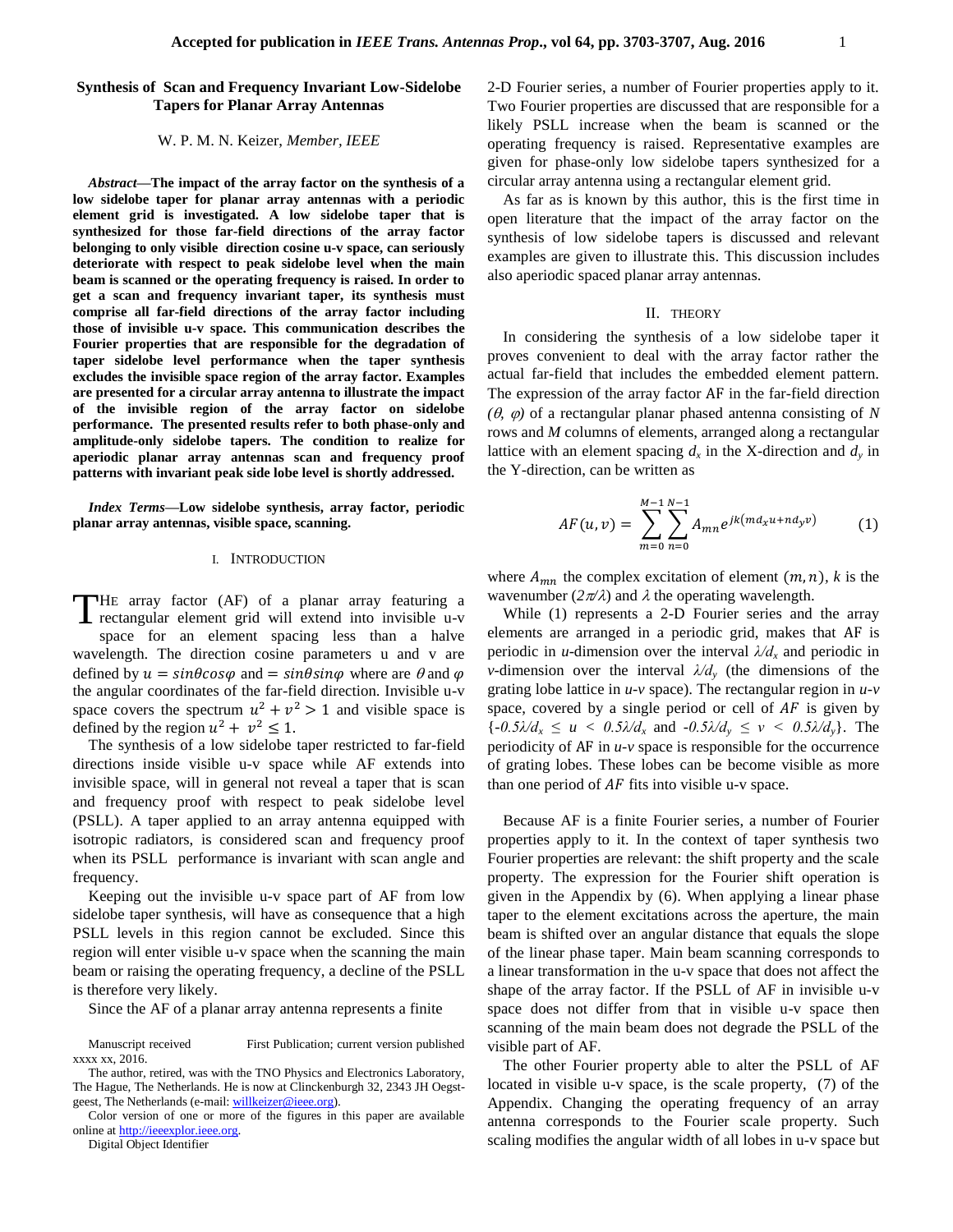not their relative peak levels. When AF extends into invisible u-v space, a part of it can move into visible u-v space when the operating frequency is raised and can therefore increase the PSLL as the invading sidelobe region has a higher PSLL than that of the visible region before the beam was scanned.

The next section reveals the consequences when the synthesis of a phase-only taper or amplitude only taper is restricted to visible u-v space.

### III. SIMULATIONS

Fig. 1a shows the area of AF (yellow colored region) for a planar array with a 0.5λ square element grid at 10 GHz. Due to this element spacing, AF covers the area  $\{-1 \le u < 1 \text{ and } -1 \le v\}$ *<* 1} and extends therefore for a substantial part into invisible u-v space. The grating lobes are indicated by the symbol \*.

Fig. 1b shows the situation for AF when a low sidelobe taper synthesis is performed with the main beam at broadside and ignoring the invisible space part of AF*.* Under this circumstance the sidelobe behavior of the invisible part of AF is fully undefined and therefore also its PSLL. The white areas in Fig 1b represent the regions with undefined sidelobe behavior since these regions were excluded from the taper synthesis. Fig. 1c illustrates what happens when the main beam is scanned away from broadside to  $\theta = 30^{\circ}$  in the plane  $\varphi = 0^0$ . Since two white areas with undefined PSLLs enter visible space, a degradation of the PSLL in visible u-v space cannot be excluded. A comparable situation occurs when the operating frequency is raised.

A phase-only taper has been synthesized for a planer array antenna with a circular aperture and equipped with 7788 isotropic elements featuring a square element grid with 0.5λ spacing at 10 GHz. The low sidelobe taper synthesis was restricted to visible u-v space and the PSLL requirement was -38.0 dB which requirement was met after 337 iterations.

Fig. 2a shows the far-field pattern when the beam is scanned 30<sup>0</sup> away from broadside in the plane  $\varphi = 0^0$ . The corresponding distribution of the main and peak sidelobe levels is depicted in Fig. 2b. One can see that due to scanning of the main beam the PSLL increases from -38.0 dB to -15.6 dB. Note that the locations of the regions with a substantial increased PSLL confirm exactly with the predictions of Fig. 1c. The way the PSLL of the same antenna configuration of Fig. 2 degrades by only raising the frequency from 10 to 12 GHz without scanning the main beam, is illustrated by Fig. 3.

Fig. 4 shows how the PSLL and directivity (Dir) of the same array antenna vary when the beam is scanned away from broadside up to  $\theta = 60^0$  in the plane  $\varphi = 0^0$ . At broadside the directivity is 40.2 dBi and drops substantially already at scan angle  $\theta = 5^{\circ}$  while PSLL raises sharply with 18.4 dB compared to broadside scan position. At scan position  $\theta = 60^{\circ}$  the directivity decreases to 33.6 dBi, a degradation of 6.6 dB compared to its value at broadside. The results in Fig. 4 refer to 10 GHz.

Table 1 summarizes the Dir and PSLL results of Fig 4 and includes also the directivity and PSLL findings at 12 GHz of



Fig. 1. (a) Area of AF in u-v space for square element grid with 0.5  $\lambda$ element spacing. (b) Green colored areas indicate the regions for which the PSLL is defined when the synthesis is restricted to the part of AF located in visible u-v space. (c) Main beam scanned to  $\theta = 30^{\circ}$  in the plane  $\varphi = 0^{\circ}$  with the result that two white areas with undefined PSLL enter visible space.

Fig. 3. The 3 dB beamwidth values in this table illustrate that in accordance with the Fourier shift property the 3 dB beamwidth expressed in cosine direction coordinates is invariant with scan angle as long as the frequency is not changed. Fig. 5 shows the directivity and PSLL of the far-field results for the same 7788-element array when the synthesis of its phase-only taper involves the whole AF area in u-v space and the main beam is scanned. The phase-only taper was synthesized for a PSLL of -32.4 dB at 10 GHz and involved 855 iterations. The PSLL results in Fig. 5 demonstrate that the peak side lobe level is invariant with scan angle. Furthermore, that the decline of Dir for increasing scan angle is much smaller compared to the phase-only taper that involves only the visible u-v space part of *AF* during its synthesis. However also for this taper the drop in Dir with scan angle  $\theta$  deviates from  $\cos \theta$ .

Table 2 summarizes the results of Fig. 5 and contains also the associated 3 dB beamwidth values including Dir and PSLL results at 12 GHz for the broadside beam. At 12 GHz the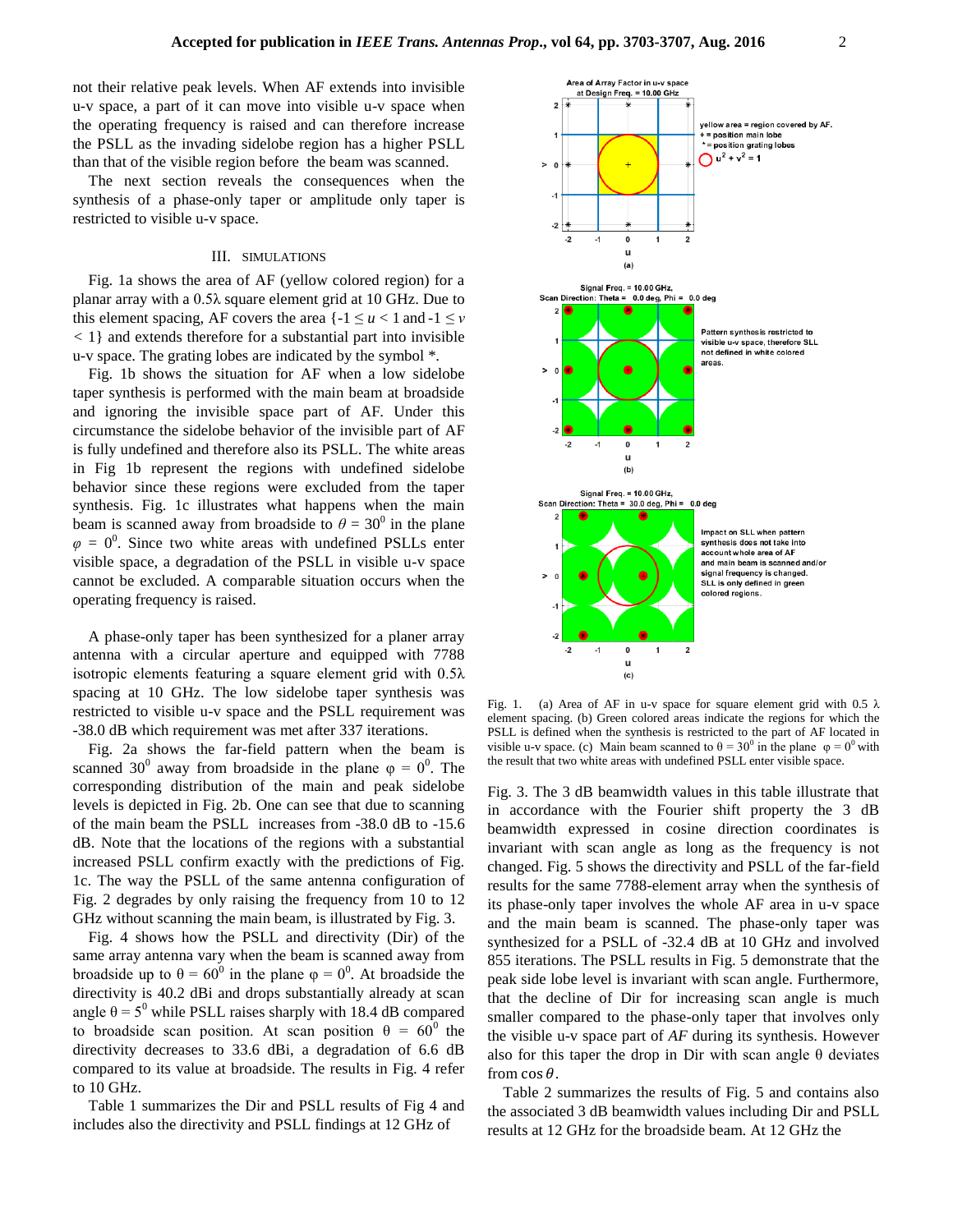

Fig. 2. Far-field results of the 7788 isotropic element circular planar array antenna at 10 GHz produced by a phase-only taper synthesized for only visible u-v space. This array features a square element grid with a 0.5λ spacing. The main beam is scanned to  $\theta = 30^{\circ}$  in the plane  $\varphi = 0^{\circ}$ . (a) Pseudo contour plot of the far-field. (b) Associated distribution of the main beam and peak side lobe levels.



Fig. 3. Far-field results of the same planar array antenna of Fig. 1. (a) Pseudo contour plot of the far-field at 12 GHz and the main beam at broadside . (b) Associated distribution of the main beam and peak side lobe levels.

PSLL is still the same as those at 10 GHz in accordance with theory. A similar computation as done for the phase-only taper as described earlier in this paper, was also performed for a low sidelobe amplitude-only taper featuring a -60.4 dB PSLL requirement. The synthesis of the amplitude-only taper was restricted to visible space. Fig. 6 shows at 10 GHz the Dir and



Fig. 4. Directivity and PSLL versus scan angle when the main beam is scanned away from broadside in the plane  $\varphi = 0^0$  at 10 GHz. These results apply to a 7788-element planar array antenna having a circular aperture and with 0.5λ square grid spacing operating with a synthesized phase-only taper. The synthesis of this taper did not involve invisible u-v space.

TABLE 1. OVERVIEW OF DIR AND PSLL RESULTS SHOWN IN FIG. 2 INCLUDING CORRESPONDING RESULTS WHEN THE FREQUENCY IS RAISED.

| <b>Scan Direction</b><br>$(\text{deg})$ |     | Freq. | Direct. | PSLL<br>(dB) | $u_{3dB}$ |
|-----------------------------------------|-----|-------|---------|--------------|-----------|
| Theta                                   | Phi | (GHz) | (dBi)   |              |           |
| 0                                       | 0   | 10    | 40.17   | $-38.0$      | 0.0263    |
| 5                                       | 0   | 10    | 37.51   | $-19.6$      | 0.0263    |
| 15                                      | 0   | 10    | 35.62   | $-15.6$      | 0.0263    |
| 30                                      | 0   | 10    | 34.06   | $-15.6$      | 0.0263    |
| 60                                      | 0   | 10    | 33.55   | $-15.6$      | 0.0263    |
| 0                                       |     | 12    | 34.26   | $-15.6$      | 0.0219    |



Fig. 5. Directivity and PSLL versus scan angle when the main beam is scanned away from broadside in the plane  $\varphi = 0^0$  at 10 GHz. These results apply to the 7788 isotropic element planar array antenna with 0.5λ grid spacing operating with a synthesized phase-only taper involving the whole AF period in u-v space.

TABLE 2. OVERVIEW OF DIR AND PSLL RESULTS SHOWN IN FIG. 5 INCLUDING CORRESPONDING RESULTS WHEN THE FREQUENCY IS RAISED.

| <b>Scan Direction</b><br>$(\deg)$ |     | Freq.<br>(GHz) | Direct.<br>(dBi) | PSLL<br>(dB) | $u_{3dB}$ |  |  |  |
|-----------------------------------|-----|----------------|------------------|--------------|-----------|--|--|--|
| Theta                             | Phi |                |                  |              |           |  |  |  |
|                                   | 0   | 10             | 37.47            | $-32.4$      | 0.0236    |  |  |  |
| 5                                 | 0   | 10             | 37.49            | $-32.3$      | 0.0236    |  |  |  |
| 15                                | 0   | 10             | 37.44            | $-32.3$      | 0.0236    |  |  |  |
| 30                                | 0   | 10             | 37.32            | $-32.4$      | 0.0236    |  |  |  |
| 60                                | 0   | 10             | 36.47            | $-32.3$      | 0.0236    |  |  |  |
|                                   | 0   | 12             | 37.86            | $-32.4$      | 0.0196    |  |  |  |

PSLL results when the 7788 isotropic element array antenna with the square element grid operates with an amplitude-only taper synthesized for the visible u-v space part of *AF*. Identical to the phase-only taper synthesized for only visible space, scanning of the main beam induced an increase of PSLL from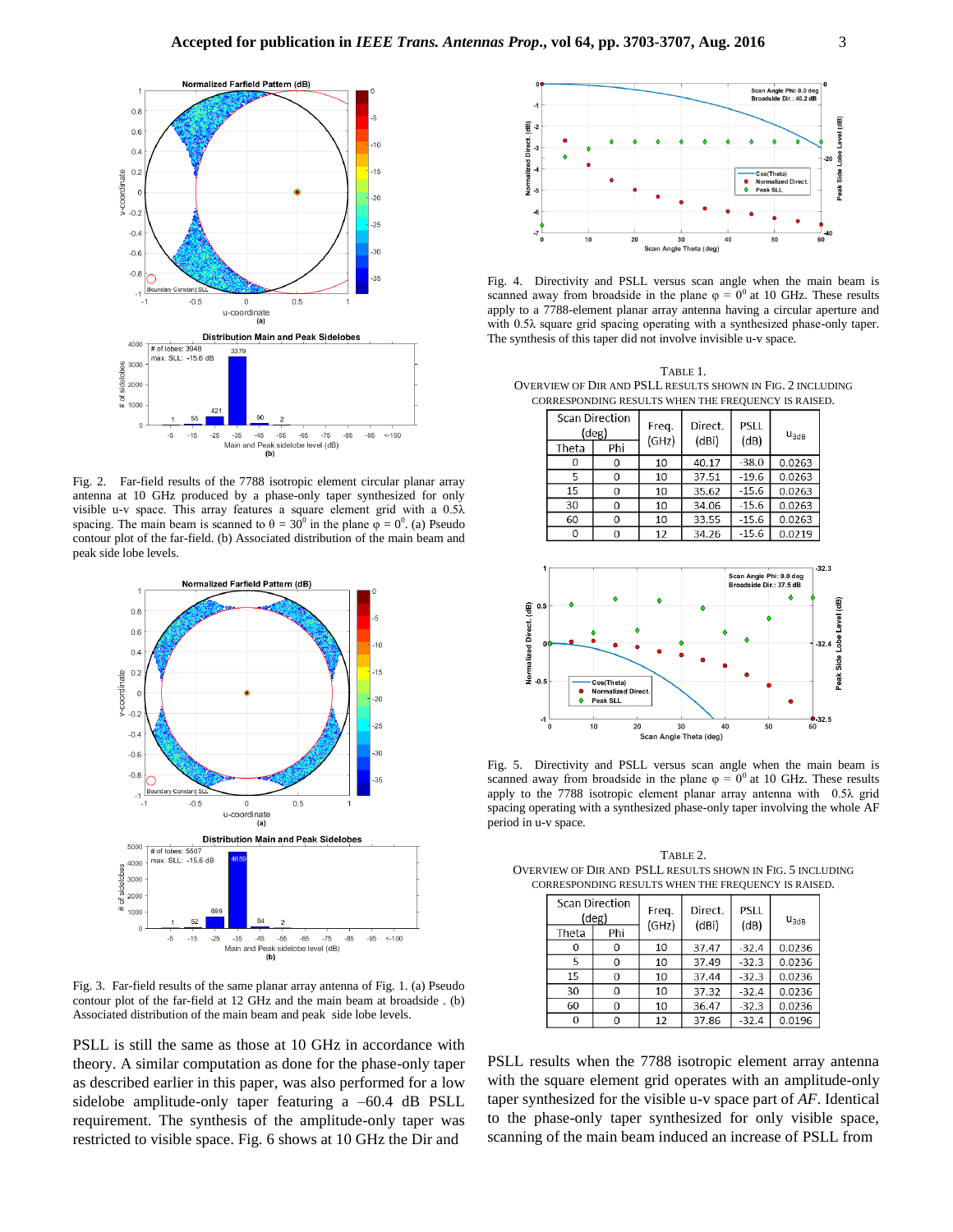

Fig. 6. Directivity and PSLL versus scan angle when the main beam is scanned away from broadside in the plane  $\varphi = 0^0$  at 10 GHz. These results apply to the 7788-element planar array antenna with 0.5λ grid spacing operating with a synthesized amplitude taper involving only the visible space period of AF.

-60 dB at broadside up to -48 dB for any other scan angle. The decrease of the directivity versus scan angle does not show any anomaly and confirms to  $\cos \theta$ .

Comparable results with respect to scan and frequency invariant tapers have been obtained for the same array using a triangular grid. The described approach can be applied to any array aperture shape, any array size and any periodic element grid. The only requirement for scan and frequency proof tapers is that an entire periodic cell of *AF* in *u-v* space must be involved in the taper synthesis. Relevant information on shape and dimensions of the AF cell in u-v space for periodic planar array antennas can be found in [1].

### IV. DIRECTIVITY VERSUS SCAN ANGLE  $\theta_{o}$

For a large planar array antenna the expression for the directivity versus scan angle  $\theta_0$  can usually be approximated quite accurately by

$$
Dir(u_o, v_o) \approx \frac{4\pi}{\lambda^2} \eta A_e \cos \theta_o \tag{2}
$$

where  $\eta$  is the taper efficiency and  $A_e$  the aperture size.

Expression (2) holds for any low sidelobe amplitude-only taper even for an uniform element distribution. As has been demonstrated, (2) is far from suited for calculating the directivity versus scan angle  $\theta_o$  for planar array antennas operating with phase-only tapers. Why this dependency is violated for phase-only tapers can be explained as follow.

The directivity for an array antenna when the main beam is scanned to the direction  $(u_0, v_0)$  follows from [2]

$$
Dir(u_o, v_o) = \frac{4\pi |F(u_o, v_o)|^2}{\iint_{u^2 + v^2 \le 1} \frac{|F(u, v)|^2}{\sqrt{1 - u^2 - v^2}} du dv}
$$
(3)

where *F* is the array far-field.

For an array antenna having an isotropic embedded element pattern,  $|F(u_0, v_0)|^2$  in (3) does not change when scanning the main beam. Also the far-field power content of the main beam will not vary with scan angle due to the Fourier shift property. For a large array antenna operating with an

amplitude-only low-sidelobe taper, the power of the total radiated far-field will largely (>90%) be contained in the narrow main beam, [3]. Under this circumstance the integration of  $|F(u, v)|^2$  in the sidelobe region of visible u-v space hardly contributes to the numerator of (4) and needs therefore only involve the main beam width, null-to-null. Since  $\sqrt{1 - u^2 - v^2}$  in (3) hardly varies over a narrow main beam, it can be replaced by  $\sqrt{1 - u_o^2 - v_o^2} = \cos \theta_o$ , subsequently taken out from the integral in the numerator of (3) and positioned in the denominator. In this way  $\cos \theta$ becomes the only term in (3) that varies with scan angle.

With phase-only tapers, the sidelobe region in visible space contains a substantial portion of the total radiated power and can therefore not be neglected since the integration of  $|F(u, v)|^2$  must involve whole visible space. The fairly large sidelobe power content distorts not only the  $\cos \theta$  dependency of the array directivity and but therefore also lowers it.

# V. ARRAY ANTENNAS WITH AN APERIODIC ELEMENT GRID

The Fourier scan and shift properties (5) and (6) apply likewise to array factors of array antennas featuring an aperiodic element grid. Due to the aperiodic element locations the array factor extends always into invisible space. This means that the pattern synthesis of such an array must take into account the region of invisible u-v space that enters visible space when the main beam is scanned and/or the operating frequency is raised, otherwise an increase in PSLL is very likely. To get scan and frequency invariant tapers for planar array antennas with aperiodic element spacing, the taper or pattern synthesis has to performed over the region  $u^2 + v^2 \le r^2$  with  $r = (1 + \sin \theta_m) f_H / f_0$  where  $\theta_m$  is the maximum scan angle,  $f_H$  the highest frequency of operation and  $f_0$  the synthesis frequency. This region requirement follows directly from (6) and (7).

In recent years various papers [4]-[9] have been published on the synthesis of linear arrays with aperiodic element spacing in order to get low sidelobe patterns for equal amplitude excitation. The majority of these designs make use of synthesis methods considering only visible space with the beam at broadside. Therefore, all these designs suffer from a large increase in PSLL when scanning the main beam. Calculations performed on the 14-element array of Fig. 4 in [4] with the beam scanned to  $15^{\circ}$  reveals a -8.21 dB PSLL while at broadside the PSLL is -20.21 dB. A comparable increase in PSLL at scan angle  $15^{\circ}$  was calculated for aperiodic linear array designs in [5]-[9].

A good exception was the non-uniformly spaced 21-element linear array of Fig. 4 in [10] of which the pattern synthesis was carried out over the range  $-2 \le u \le 2$  to assure that the beam can be scanned amongst the two endfire directions. Realization of a good wideband design for the same scan range requirement was however not successful but could be obtained in a very simple way by extending the synthesis range to  $-2cor \le u \le 2cor$  with cor equal to  $f_H/f_o$ .

An illustrative example of the impact on directivity and PSLL when the invisible part of the array factor is excluded